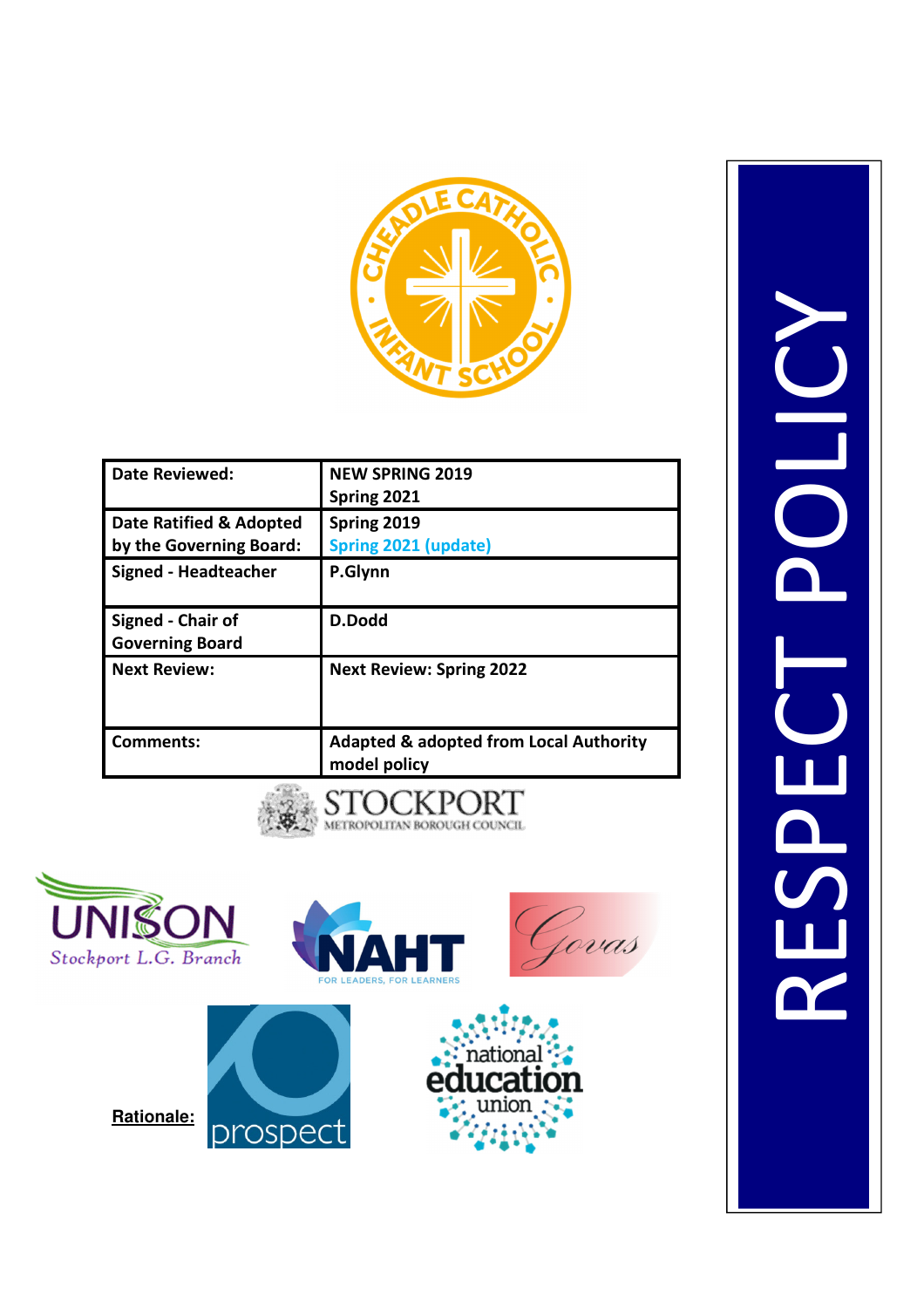At Cheadle Catholic Infant School, we believe staff, parents and children are entitled to a safe and protective environment in which to learn and work. We strive to ensure that our school offers a warm and nurturing environment. All members of the school community and visitors should demonstrate mutual respect. To work and grow respectively together we use restorative approaches as the foundation of our practice. Any behaviour that may lead to feelings of harassment, alarm or distress to members of our community, will not be tolerated and action will be taken.

## **Aims:**

- To facilitate a whole school community ethos of respect
- To promote dignity in the work place for our staff
- To promote resilience through restorative approaches

## **Expectations:**

- That all adults staff, governors, parents, carers and volunteers set a good example to children at all times, showing them how to get along with all members of the school and the wider community.
- That no one staff, governors, parents, carers, volunteers or children be subjected to abusive behaviour or any form of threats from visitors on the school premises.
- That physical attacks and threatening behaviour, abusive or insulting language verbal or written (including on social media) , to staff, governors, parents, carers, volunteers, children and other users of the school premises will not be tolerated and may result in a ban from school premises and/or police action.

## **Access to school grounds:**

School premises are private property and therefore schools can decide who may access the grounds. Parents and carers by their connection to the school have been granted permission to be on school premises. This however can be rescinded if action or behaviour warrants such response. Under section 576 Education Act 1976, "parent" includes a child's natural parents, anyone with parental responsibility for the child or anyone who is caring for a child. The public has no automatic right of entry onto school premises. All visitors must seek permission to be on school premises by appointment.

If an individual displays or engages in concerning, threatening or abusive behaviours towards staff, pupils or other parents, school may seek to ban those individuals from entering school grounds or premises.

It is an offence under section 547 of the Education Act 1996 for any person (including a parent) to cause a nuisance or disturbance on school premises. **Such as trespass, public order and criminal damage.** 

Under **section 547**, school staff have a right to make a report to the Police and request their assistance under such circumstances.

Should parents or carers be banned, the responsibility to make alternative arrangements for bringing children to school is that of the parent/carer.

## **Guidelines:**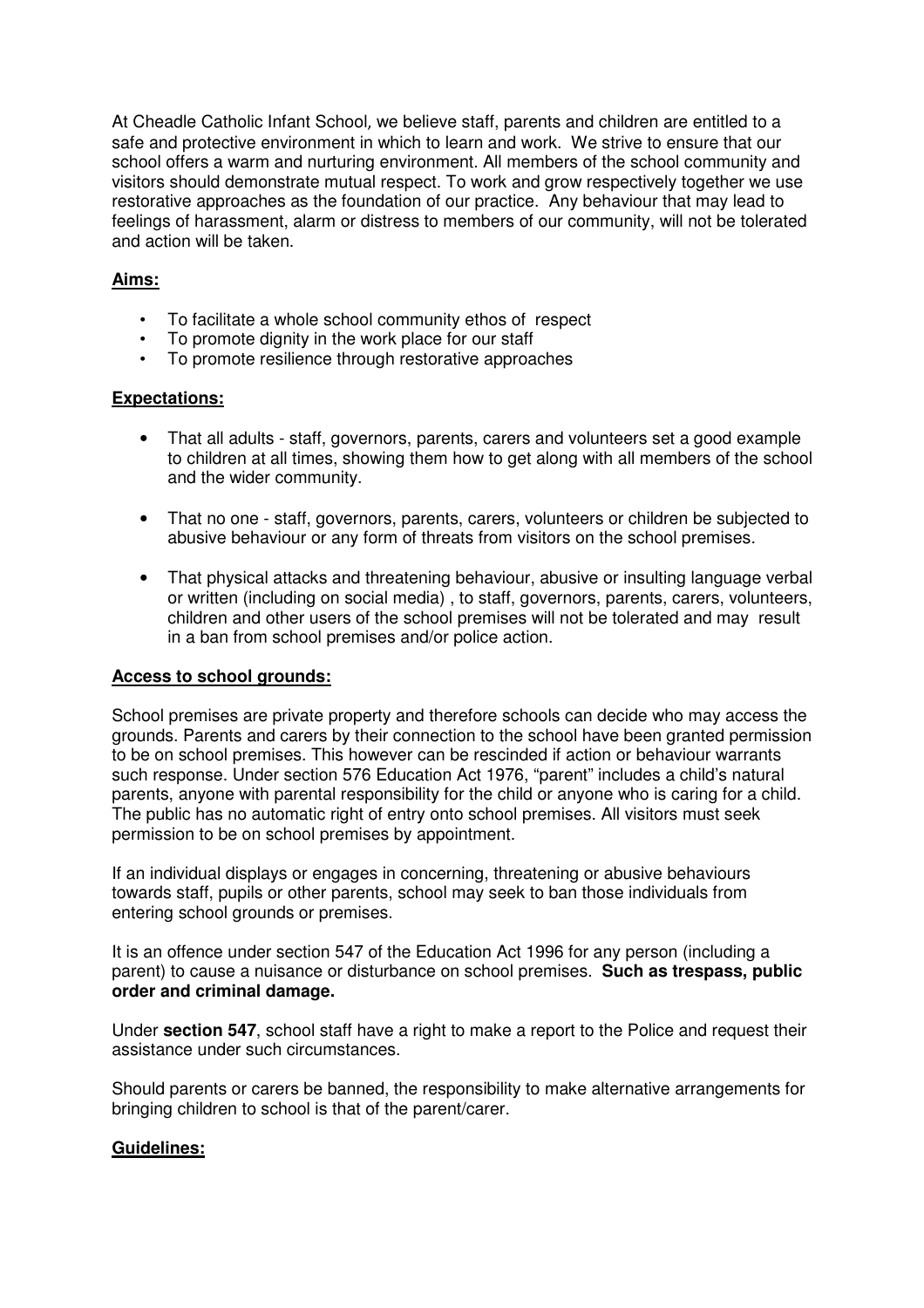Types of behaviour that are considered serious and unacceptable and will not be tolerated towards any member of the school community:

This is not an exhaustive list but seeks to provide illustrations of such behaviour:

- Shouting, either in person or over the telephone
- Speaking in an aggressive/threatening tone
- Physically intimidating , e.g. standing very close
- The use of aggressive hand gestures/exaggerated movements
- Physical threats
- Shaking or holding a fist towards another person
- Swearing and name calling
- Pushing
- Slapping, punching, hitting or kicking
- Racist, homophobic or other hateful behaviours
- Sexist comments or sexual innuendo
- Disrespecting religion or belief
- Inappropriate posting on Social Networking sites which could bring the school into disrepute or be deemed as bullying or a hate related comment

#### **Inappropriate use of Social Networking Sites:**

Cheadle Catholic Infant School has a social media use policy which all staff, governors and volunteers must adhere to.

Social media websites are being used increasingly to fuel campaigns and complaints against schools, headteachers, school staff, and in some cases, other parents/pupils.

The governors and senior leaders at Cheadle Catholic Infant School consider such use of social media in this way as unacceptable and we believe that this can never be in the best interest of the children or the broader school community.

Any concerns you may have must be made through the appropriate channels by speaking to the class teacher, senior leader, the headteacher or the chair of governors so they can be dealt with fairly, appropriately and effectively for all concerned. Please note, discussions about individual children can only be held with those who have parental responsibility and/or in line with General Data Protection Regulation. (please, also see our Complaints Policy on the school's web-site)

In the event that any pupil or parent/carer of a child/ren being educated in our school is found to be posting libellous or defamatory comments on Facebook or other social network sites, they will be reported to the appropriate 'report abuse' section of the network site. School will also request that the individual responsible removes the offensive content immediately.

In serious cases the school and the Local Authority will also consider its legal options to deal with any such misuse of social networking and other sites. This extends to any other defamatory or libellous behaviours.

Cyberbullying is the use of technology to harass, threaten, embarrass, or target another person. By definition, it occurs among young people. When an adult is involved, it may meet the definition of cyber-harassment or cyberstalking, a crime that can have legal consequences. This will be dealt with as a serious incident of school bullying and/or a matter for the Police.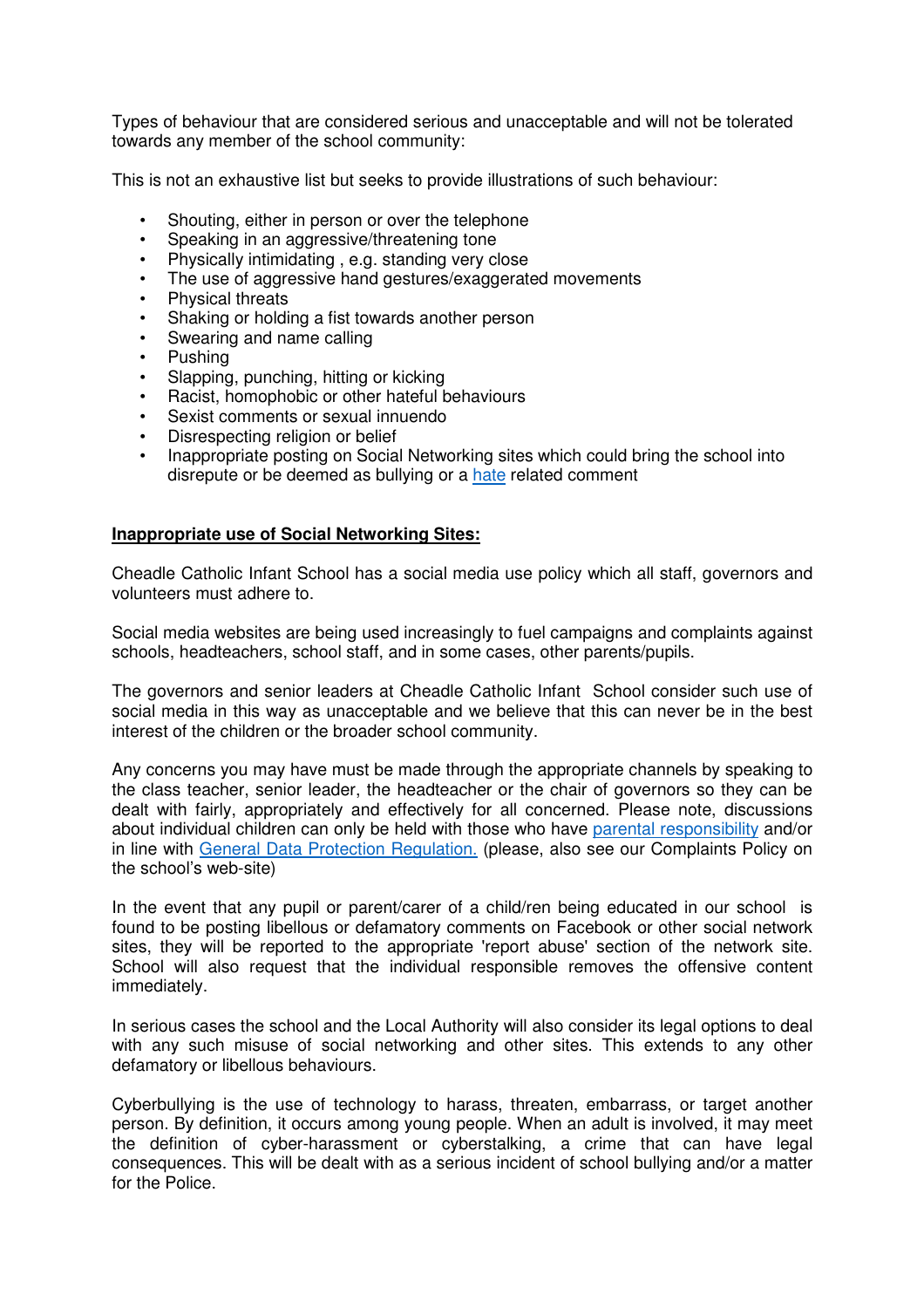# **Unacceptable behaviour may result in the police being informed.**

The school reserves the right to take any necessary actions to ensure that members of the school community are not subjected to abuse.

#### **Appendix 1**

#### **Procedure to address inappropriate behaviour by adults in our school community**

At Cheadle Catholic Infant School we operate a '**zero tolerance'** of the use of inappropriate behaviour anywhere on the school site or via social media.

\*\*Inappropriate behaviour means disrespectful conduct towards people or property within the school site or via social media.

#### **We expect:**

- That adults set a good example to children at all times, showing them how to get along with all members of the school and the wider community;
- That no members of staff, parents or children are the victims of abusive behaviour or threats from other adults on the school premises or via social media.

All staff and governors agree that any adult found to be using inappropriate behaviour towards other adults or children should be dealt with using the following steps:

| An adult approaches<br>a child                    | The adult will be spoken to immediately and the issue<br>investigated by a school leader. This will be reported to the<br>Headteacher and recorded. The adult will receive a warning<br>letter.                                                                                                                                                                                                                                                                              |
|---------------------------------------------------|------------------------------------------------------------------------------------------------------------------------------------------------------------------------------------------------------------------------------------------------------------------------------------------------------------------------------------------------------------------------------------------------------------------------------------------------------------------------------|
| A parent/adult<br>approaches<br>another parent    | The parent should report this to a member of staff or a school<br>leader. The offending parent/s will be spoken to as soon as<br>possible after the incident and reminded that we have a zero<br>tolerance of inappropriate behaviour. A letter will be given to<br>the parent/s. This warns a parent that if there is a reoccurrence<br>of such behaviour, that the school will seek they be banned<br>from the school site under section 547 of the Education Act<br>1996. |
| A parent/adult<br>approaches a<br>member of staff | This should be reported immediately to a member of the senior<br>leadership team. This will be investigated as soon as possible<br>and the member of staff will be informed of the action taken.<br>The parent/adult will be spoken to and given a warning letter.<br>This warns a parent/s that if there is a reoccurrence of such<br>behaviour, that the school will seek they be banned from the<br>school site under section 547 of the Education Act 1996.              |
| Recurring inappropriate<br>behaviour              | If a parent/s (or other adult) continues to use inappropriate<br>behaviour, they will be reminded and referred to the Parent<br>Code of Conduct. This indicates how anti-social behaviour,<br>when not corrected, can lead to interventions with the<br>Headteacher and Governors.<br>This can then lead to a ban from the school site under section<br>547 of the Education Act 1996.                                                                                       |